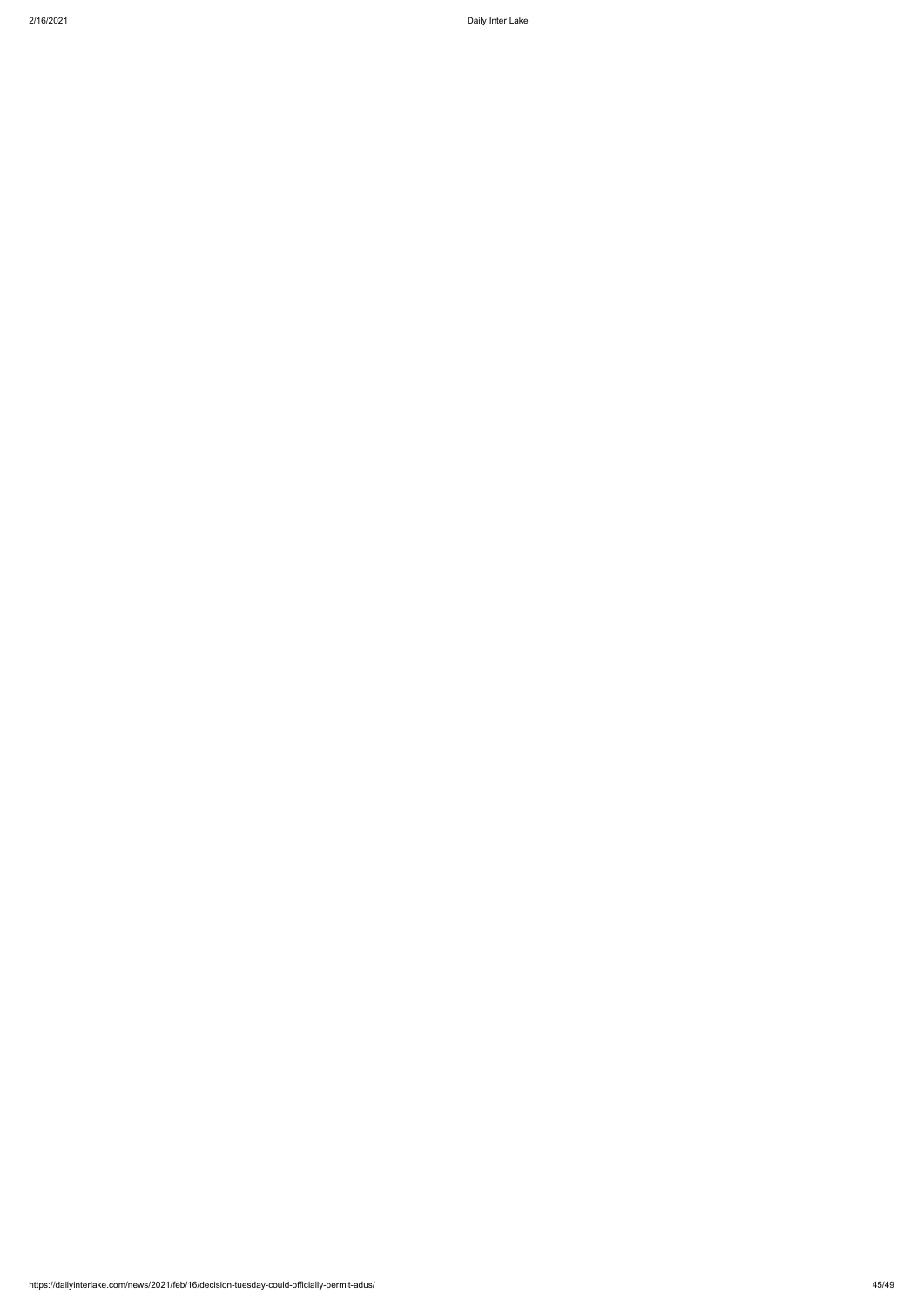!function(){"use strict";function r(t){return(r="function"==typeof Symbol&&"symbol"==typeof Symbol.iterator?function(t){return typeof t}:function(t){return t&&"function"==typeof

(a.writable=!0),Object.defineProperty(t,a.key,a)}}function u(t,e,n){return e in t?Object.defineProperty(t,e,{value:n,enumerable:!0,configurable:!0,writable:!0}):t[e]=n,t}function \$(e){for(var t=1;t<arguments.length;t++){var n=null!=arguments[t]?arguments[t]:{},a=Object.keys(n);"function"==typeof Object.getOwnPropertySymbols&&(a=a.concat(Object.getOwnPropertySymbols(n).filter(function(t){return Object.getOwnPropertyDescriptor(n,t).enumerable}))),a.forEach(function(t){u(e,t,n[t])})}return e}function h(t,e){return function(t){if(Array.isArray(t))return t}(t)||function(t,e){var n=[],a=!0,r=!1,i=void 0;try{for(var o,c=t[Symbol.iterator]();!(a=(o=c.next()).done)&&(n.push(o.value),!e||n.length!==e);a=!0);}catch(t){r=!0,i=t}finally{try{a||null==c.return||c.return()}finally{ff(r)throw i}}return n}(t,e)||function(){throw new TypeError("I attempt to destructure non-iterable instance")}()}function d(t){return function(t){if(Array.isArray(t)}{for(var e=0,n=new Array(t.length);e<t.length;e++)n[e]=t[e];return n}}(t)|[function(t){if(Symbol.iterator in Object(t)|

Symbol&&t.constructor===Symbol&&t!==Symbol.prototype?"symbol":typeof t})(t)}function i(t,e){for(var n=0;n<e.length;n++){var a=e[n];a.enumerable=a.enumerable||!1,a.configurable=!0,"value"in a&&

Arguments]"===Object.prototype.toString.call(t))return Array.from(t)}(t)||function(){throw new TypeError("Invalid attempt to spread non-iterable instance")}()}var t=function(){},e={},n={},a=null,o= {mark:t,measure:t};try{"undefined"!=typeof window&&(e=window),"undefined"!=typeof document&&(n=document),"undefined"!=typeof MutationObserver&&(a=MutationObserver),"undefined"!=typeof performance&& (o=performance)}catch(t){}var c=(e.navigator||{}).userAgent,s=void 0===c?"":c,v=e,b=n,l=a,f=o,m=!!v.document,p=!!b.documentElement&&!!b.head&&"function"==typeof b.addEventListener&&"function"==typeof b.createElement,k=~s.indexOf("MSIE")||~s.indexOf("Trident/"),g="\_\_\_FONT\_AWESOME\_\_\_",A=16,y="fa",w="svg-inline--fa",tt="data-fa-i2svg",x="data-fa-pseudo-element",S="data-fa-pseudo-elementpending",C="data-prefix",O="data-icon",M="fontawesome-i2svg",N="async",P=["HTML","HEAD","STYLE","SCRIPT"],E=function(){try{return!0}catch(t){return!1}}(),z=

configure.';if(q.autoFetchSvg&&!q.fetchSvgFrom&&b&&b.currentScript){var G=b.currentScript.getAttribute("src");-1<G.search(W)&&(E||console.info("Font Awesome SVG Auto-fetching URL has been determined using document.currentScript. This features is not supported in any version of Internet Explorer. ".concat(X)),q.fetchSvgFrom=G.replace(W,"/svgs"))}if(q.fetchSvgFrom){var K=b.createElement("a");K.href=q.fetchSvgFrom,q.fetchSvgFrom=K.href}!q.autoFetchSvg||q.fetchSvgFrom||E||(console.error("Disabling Font Awesome auto-fetching of SVG icons (it was enabled) because we could not guess the correct URL to load them from. ".concat(X)),q.autoFetchSvg=!1);var et=\$({},q);v.FontAwesomeConfig=et;var B=v||{};B[g]||(B[g]={}),B[g].styles||(B[g].styles={}),B[g].hooks||(B[g].hooks||(B[g].hooks={}),B[g].shims||

{fas:"solid",far:"regular",fal:"light",fad:"duotone",fab:"brands",fak:"kit",fa:"solid"},L={solid:"fas",regular:"far",light:"fal",duotone:"fad",brands:"fab",kit:"fak"},j="fa-layers-text",R=/Font Awesome ([5 ]\*) (Solid|Regular|Light|Duotone|Brands|Free|Pro|Kit).\*/,F={900:"fas",400:"far",normal:"far",300:"fal"},I=[1,2,3,4,5,6,7,8,9,10],T=I.concat([11,12,13,14,15,16,17,18,19,20]),\_=["class","data-prefix","data-icon","data-fatransform","data-fa-mask"],U={GROUP:"group",SWAP\_OPACITY:"swap-opacity",PRIMARY:"primary",SECONDARY:"secondary"},H=["xs","sm","lg","fw","ul","li","border","pull-left","pull-right","spin","pulse","rotate-90","rotate-180","rotate-270","flip-horizontal","flip-vertical","flip-both","stack","stack-1x","stack-2x","inverse","layers","layers-text","layerscounter",U.GROUP,U.SWAP\_OPACITY,U.PRIMARY,U.SECONDARY].concat(I.map(function(t){return"".concat(t,"x")})).concat(T.map(function(t){return"w-".concat(t)})),Y=v.FontAwesomeConfig||

callback cannot return that same promise.");if(n&&("function"==typeof n||"object"===r(n))){var t=n.then;if("function"==typeof t)return t.call(n,function(t){a||(a=!0,n===t?vt(e,t):gt(e,t))},function(t){a|| (a=!0,bt(e,t))}),!0}}catch(t){return a||bt(e,t),!0}return!1}function gt(t,e){t!==e&&pt(t,e)||vt(t,e)}function vt(t,e){t.\_state===rt&&(t.\_state=it,t.\_data=e,mt(wt,t))}function bt(t,e){t.\_state===rt&& (t.\_state=it,t.\_data=e,mt(xt,t))}function yt(t){t.\_then=t.\_then.forEach(ht)}function wt(t){t.\_state=ot,yt(t)}function xt(t){t.\_state=ct,yt(t),lt.\_handled&&lt&&global.process.emit("unhandledRejection",t.\_data,t)}function kt {global.process.emit("rejectionHandled",t)}function At(t){if("function"!=typeof t)throw new TypeError("Promise resolver "+t+" is not a function");if(this instanceof At==!1)throw new TypeError("Failed to construct 'Promise': Please use the 'new' operator, this object constructor cannot be called as a function.");this.\_then=[],function(t,e){function n(t){bt(e,t)}try{t(function(t){gt(e,t)},n)}catch(t){n(t)}}(t,this)}At.prototype= {constructor:At,\_state:rt,\_then:null,\_data:void 0,\_handled:!1,then:function(t,e){var n={owner:this,then:new this.constructor(st),fulfilled:t,rejected:e};return!e&&!t||this.\_handled||

{};if(b&&"function"==typeof b.querySelector){var D=[["data-family-prefix","familyPrefix"],["data-replacement-class","replacementClass"],["data-auto-replace-svg","autoReplaceSvg"],["data-auto-add-css","autoAddCss"], ["data-auto-a11y","autoA11y"],["data-search-pseudo-elements","searchPseudoElements"],["data-observe-mutations","observeMutations"],["data-mutate-approach","mutateApproach"],["data-keep-originalsource","keepOriginalSource"],["data-measure-performance","measurePerformance"],["data-show-missing-icons","showMissingIcons"]];D.push(["data-auto-fetch-svg","autoFetchSvg"],["data-fetch-svgfrom","fetchSvgFrom"],["data-fetch-uploaded-svg-from","fetchUploadedSvgFrom"]),D.forEach(function(t){var e,n=h(t,2),a=n[0],r=n[1],i=""===(e=function(t){var e=b.querySelector("script["+t+"]");if(e)return e.getAttribute(t)}(a))||"false"!==e&&("true"===e||e);null!=i&&(Y[r]=i)})}var V=

i.then(e(o),t):a[o]=i;r||n(a)})},At.race=function(r){if(!Array.isArray(r))throw new TypeError("You must pass an array to Promise.race().");return new At(function(t,e){for(var n,a=0;a<r.length;a++)(n=r[a])&&"function"==typeof n.then?n.then(t,e):t(n)})},At.resolve=function(e){return e&&"object"===r(e)&&e.constructor===At?e:new At(function(t){t(e)})},At.reject=function(n){return new At(function(t,e){e(n)})};var St="function"==typeof Promise? Promise:At,Ct=A,Ot={size:16,x:0,y:0,rotate:0,flipX:!1,flipY:!1};function Mt(t){if(t&&p){var e=b.createElement("style");e.setAttribute("type","text/css"),e.innerHTML=t;for(var n=b.head.childNodes,a=null,r=n.length-1;-1<r;r-

-){var i=n[r],o=(i.tagName||"").toUpperCase();-1<["STYLE","LINK"].indexOf(o)&&(a=i)}return b.head.insertBefore(e,a),t}}var Nt="0123456789abcdefghijklmnopqrstuvwxyzABCDEFGHIJKLMNOPQRSTUVWXYZ";function Pt(){for(var t=12,e="";0<t--;)e+=Nt[62\*Math.random()|0];return e}function Et(t){for(var e=[],n=(t||[]).length>>>0;n- -;)e[n]=t[n];return e}function zt(t){return t.classList?Et(t.classList):(t.getAttribute("class")||"").split(" ").filter(function(t){return t})}function Lt(t,e){var n,a=e.split("-"),r=a[0],i=a.slice(1).join("-");return r!== (n=i,~H.indexOf(n))?null:i}function jt(t){return"".concat(t).replace(/&/g,"&").replace(/"/g,""").replace(/'/g,"'").replace(/</g,"&lt;").replace(/>/g,"&dt;")}function Rt(n){return Object.keys(n||

{familyPrefix:y,replacementClass:w,autoReplaceSvg:!0,autoAddCss:!0,autoA11y:!0,searchPseudoElements:!1,observeMutations:!0,mutateApproach:"async",keepOriginalSource:!0,measurePerformance:!1,showMissing (q.observeMutations=!1);var W=/\/js\/.\*\.js.\*/,X='Manually set config.fetchSvgFrom = "URL" or use <script data-fetch-svg-from="URL" ...> to explicitly

(B[g].shims=[]);var J=B[g],Q=[],Z=!1;function nt(t){p&&(Z?setTimeout(t,0):Q.push(t))}p&&((Z= (b.documentElement.doScroll?/^loaded|^c/:/^loaded|^i|^c/).test(b.readyState))||b.addEventListener("DOMContentLoaded",function t(){b.removeEventListener("DOMContentLoaded",t),Z=1,Q.map(function(t){return t()})}));var at,rt="pending",it="settled",ot="fulfilled",ct="rejected",st=function(){},lt="undefined"!=typeof global&&void 0!==global.process&&"function"==typeof global.process.emit,ft="undefined"==typeof setImmediate?

setTimeout:setImmediate,ut=[];function dt(){for(var t=0;t<ut.length;t++)ut[t][0](ut[t][1]);at=!(ut=[])}function mt(t,e){ut.push([t,e]),at||(at=!0,ft(dt,0))}function ht(t){var

e=t.owner,n=e.\_state,a=e.\_data,r=t[n],i=t.then;if("function"==typeof r){n=ot;try{a=r(a)}catch(t){bt(i,t)}}pt(i,a)||(n===ot&&gt(i,a),n===ct&&bt(i,a))}function pt(e,n){var a;try{if(e===n)throw new TypeError("A promises

(this.\_handled=!0,this.\_state===ct&&lt&&mt(kt,this)),this.\_state===ot||this.\_state===ct?mt(ht,n):this.\_then.push(n),n.then},catch:function(t){return this.then(null,t)}},At.all=function(c){if(!Array.isArray(c))throw new TypeError("You must pass an array to Promise.all().");return new At(function(n,t){var a=[],r=0;function e(e){return r++,function(t){a[e]=t,--r||n(a)}}for(var i,o=0;o<c.length;o++)(i=c[o])&&"function"==typeof i.then?

{}).reduce(function(t,e){return t+"".concat(e,": ").concat(n[e],";")},"")}function Ft(t){return t.size!==Ot.size||t.x!==Ot.x||t.y!==Ot.y||t.rotate!==Ot.rotate||t.flipX||t.flipY}function It(t){var e=t.transform,n=t.containerWidth,a=t.iconWidth,r={transform:"translate(".concat(n/2," 256)")},i="translate(".concat(32\*e.x,", ").concat(32\*e.y,") "),o="scale(".concat(e.size/16\*(e.flipX?-1:1),", ").concat(e.size/16\*(e.flip -1:1),") "),c="rotate(".concat(e.rotate," 0 0)");return{outer:r,inner:{transform:"".concat(i," ").concat(o," ").concat(c)},path:{transform:"translate(".concat(a/2\*-1,"-256)"}}}}var Tt={x:0,y:0,width:"100%",height:"100%"};f \_t(t){var e=!(1<arguments.length&&void 0!==arguments[1])||arguments[1];return t.attributes&&(t.attributes.fill||e)&&(t.attributes.fill="black"),t}function Ut(t){var e=t.icons,n=e.main,a=e.mask,r=t.prefix,i=t.iconName,o=t.transform,c=t.symbol,s=t.title,l=t.maskId,f=t.titleId,u=t.extra,d=t.watchable,m=void 0!==d&&d,h=a.found?a:n,p=h.width,g=h.height,v="fak"===r,b=v?"":"fa-w- ".concat(Math.ceil(p/g\*16)),y=[et.replacementClass,i?"".concat(et.familyPrefix,"-").concat(i):"",b].filter(function(t){return-1===u.classes.indexOf(t)}).filter(function(t){return"!==t|!!!!}).concat(u.classes).join(""),w={c [],attributes:\$({},u.attributes,{"data-prefix":r,"data-icon":i,class:y,role:u.attributes.role||"img",xmlns:"http://www.w3.org/2000/svg",viewBox:"0 0 ".concat(p," ").concat(g)})},x=v&&!~u.classes.indexOf("fa-fw")? {width:"".concat(p/g\*16\*.0625,"em")}:{};m&&(w.attributes[tt]=""),s&&w.children.push({tag:"title",attributes:{id:w.attributes["aria-labelledby"]||"title-".concat(f||Pt())},children:[s]});var k,A,S,C,O,M,N,P,E,z,L,j,R,F,I,T,\_,U,H,Y,D,V,q,W,X,G,K,B=\$({},w,{prefix:r,iconName:i,main:n,mask:a,maskId:l,transform:o,symbol:c,styles:\$({},x,u.styles)}),J=a.found&&n.found?(S= (k=B).children,C=k.attributes,O=k.main,M=k.mask,N=k.maskId,P=k.transform,E=O.width,z=O.icon,L=M.width,j=M.icon,R=It({transform:P,containerWidth:L,iconWidth:E}),F={tag:"rect",attributes:\$({},Tt, {fill:"white"})},l=z.children?{children:z.children.map(\_t)}:{},T={tag:"g",attributes:\$({},R.inner),children:[\_t(\$({tag:z.tag,attributes:\$({},R.attributes:\$({},R.attributes:\$({},attributes:\$({},R.attributes:\$({},R.outer),ch ".concat(N||Pt()),H="clip-".concat(N||Pt()),Y={tag:"mask",attributes:\$({},Tt,{id:U,maskUnits:"userSpaceOnUse",maskContentUnits:"userSpaceOnUse"}),children:[F,\_]},D={tag:"defs",children:[{tag:"clipPath",attributes: {id:H},children:(A=j,"g"===A.tag?A.children:[A])},Y]},S.push(D,{tag:"rect",attributes:\$({fill:"currentColor","clip-path":"url(#".concat(H,")"),mask:"url(#".concat(U,")")},Tt)}),{children:S,attributes:C}):function(t){var e=t.children,n=t.attributes,a=t.main,r=t.transform,i=Rt(t.styles);if(0<i.length&&(n.style=i),Ft(r)){var o=It({transform:r,containerWidth:a.width,iconWidth:a.width});e.push({tag:"g",attributes:\$({},o.outer),children: [{tag:"g",attributes:\$({},o.inner),children:[{tag:a.icon.tag,children:a.icon.children,attributes:\$({},a.icon.attributes,o.path)}]}]})}else e.push(a.icon);return{children:e,attributes:n}}(B),Q=J.children,Z=J.attributes;return B.children=Q,B.attributes=Z,c?(q=(V=B).prefix,W=V.iconName,X=V.children,G=V.attributes,K=V.symbol,[{tag:"svg",attributes:{style:"display: none;"},children:[{tag:"symbol",attributes:\$({},G,{id:!0===K?"".concat(q,"- ").concat(et.familyPrefix,"-").concat(W):K}),children:X}]}]):function(t){var e=t.children,n=t.main,a=t.mask,r=t.attributes,i=t.styles,o=t.transform;if(Ft(o)&&n.found&&!a.found){var c=n.width/n.height/2,s=.5;r.style=Rt(\${{} {"transform-origin":"".concat(c+o.x/16,"em ").concat(s+o.y/16,"em")}))}return[{tag:"svg",attributes:r,children:e}]}(B)}function Ht(t){var e=t.content,n=t.width,a=t.height,r=t.transform,i=t.title,o=t.extra,c=t.watchable,s=v 0!==c&&c,l=\$({},o.attributes,i?{title:i}:{},{class:o.classes.join(" ")});s&&(l[tt]="");var f,u,d,m,h,p,g,v,b,y=\$({},o.styles);Ft(r)&&(y.transform=(u=(f={transform:r,startCentered:!0,width:n,height:a}).transform,d=f.width,m 0===d?A:d,h=f.height,p=void 0===h?A:h,g=f.startCentered,b="",b+=(v=void 0!==g&&g)&&k?"translate(".concat(u.x/Ct-m/2,"em, ").concat(u.y/Ct-p/2,"em) "):v?"translate(calc(-50% + ".concat(u.x/Ct,"em), calc(-50% + ").concat(u.y/Ct,"em)) "):"translate(".concat(u.x/Ct,"em, ").concat(u.y/Ct,"em) "),b+="scale(".concat(u.size/Ct\*(u.flipX?-1:1),", ").concat(u.size/Ct\*(u.flipY?-1:1),") "),b+="rotate(".concat(u.rotate,"deg) ")),y["-webkit-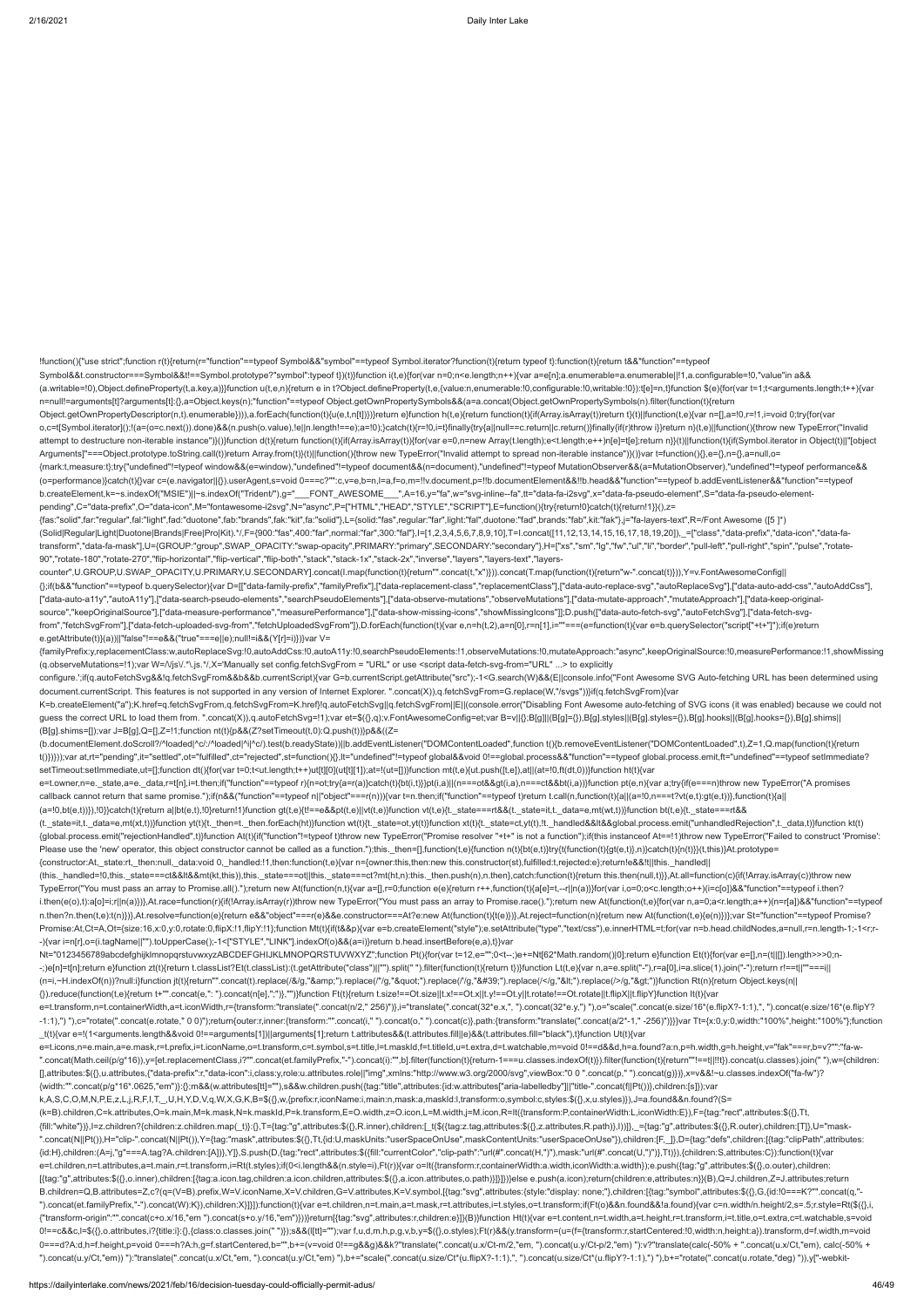### 2/16/2021 Daily Inter Lake

transform"]=y.transform);var w=Rt(y);0<w.length&&(l.style=w);var x=[];return x.push({tag:"span",attributes:l,children:[e]}),i&&x.push({tag:"span",attributes:{class:"sr-only"},children:[i]}),x}var Yt=function() {},Dt=et.measurePerformance&&f&&f.mark&&f.measure?f:{mark:Yt,measure:Yt},Vt='FA "5.15.2"',qt=function(t){Dt.mark("".concat(Vt," ").concat(t," ends")),Dt.measure("".concat(Vt," ").concat(t),"".concat(Vt," ").concat(t," begins"),"".concat(Vt," ").concat(t," ends"))},Wt={begin:function(t){return Dt.mark("".concat(Vt," ").concat(t," begins")),function({}feturn qt(t)}},end:qt},Xt=function(t,e,n,a){var r,i,o,c,s,l=Object.keys(t),f=l.length,u= 0!==a?(c=e,s=a,function(t,e,n,a){return c.call(s,t,e,n,a)}):e;for(o=void 0===n?(r=1,t[l[0]]):(r=0,n);r<f;r++)o=u(o,t[i=l[r]],i,t);return o};function Gt(t){for(var e="",n=0;n<t.length;n++){e+= ("000"+t.charCodeAt(n).toString(16)).slice(-4)}return e}function Kt(t){if(1!==t.length)return!1;var e,n,a,r,i,o=(n=0,r=(e=t).length,55296<=(i=e.charCodeAt(n))&&i<=56319&&n+1<r&&56320<= (a=e.charCodeAt(n+1))&&a<=57343?1024\*(i-55296)+a-56320+65536:i);return 57344<=o&&o<=63743}function Bt(t,a){var e=(2<arguments.length&&void 0!==arguments[2]?arguments[2]:{}).skipHooks,n=void 0!==e&&e,r=Object.keys(a).reduce(function(t,e){var n=a[e];return!!n.icon?t[n.iconName]=n.icon:t[e]=n,t},{});"function"!=typeof J.hooks.addPack||n?J.styles[t]=\$({},J.styles[t]|| {},r):J.hooks.addPack(t,r),"fas"===t&&Bt("fa",a)}var Jt=/viewBox="0 0 ([0-9]+) ([0-9]+)"/,Qt=/path d="([^"]+)"/,Zt=/path d="([^"]+)".\*path d="([^"]+)"/;var \$t=J.styles,te=J.shims,ee={},ne={},ae={};function re(t,e,n){var a,r,i,o,c,s,l=(i=r=null,o=(a=n).match(Jt),c=a.match(Qt),(s=a.match(Zt))?i=[s[1],s[2]]:c&&(i=c[1]),o&&i&&(r=[parseInt(o[1],10),parseInt(o[2],10),[],null,i]),r);l&&!Kt(e)&&(Bt(t,u({},e,l),{skipHooks:!0}),se()),ie[t] [e].map(function(t){t(l)}),delete ie[t][e]}var ie={};function oe(t,e){return Kt(t)?"unicode/".concat(Gt(t)).concat(void 0===e?"":"-".concat(e),".svg"):"".concat(t).concat(toid 0===e?"":"-".concat(oid 0===e?"":"-".concat(e) {var t=2<arguments.length&&void 0!==arguments[2]?arguments[2]:{},o="fak"===r,e=t.url,c=void 0===e?et.fetchSvgFrom:e,n=t.uploadedSvgUrl,s=void 0===n?et.fetchUploadedSvgFrom:n,l=t.token,f=t.version;return ie[r]&&ie[r][i]]|(ie[r]=\$({},ie[r]||{},u({},i,[]))),new St(function(e,t){if(!c)return t(new Error("No URL available to fetch SVGs from. Specify in params or by setting config.fetchSvgFrom"));if(o&&!s)return t(new Error("No available to fetch kit SVGs from. Specify in params or by setting config.fetchKitSvgFrom"));var n=o?"".concat(s,"/").concat(l,"/icons/").concat(oe(i,f)):"".concat(c,"/").concat(z[r],"/").concat(oe(i));if(l&&(n="".concat(n, token=").concat(l)),J.styles[r]&&J.styles[r][i])return e(J.styles[r][i]);if(ie[r][i].push(function(t){e(t)}),1===ie[r][i].length)if("function"==typeof fetch)fetch(n,{mode:"cors"}).then(function(t){return t.text()}).then(fu {re(r,i,t)}).catch(function(){re(r,i,"")});else if("function"==typeof XMLHttpRequest){var a=new XMLHttpRequest;a.addEventListener("loadend",function(){this.responseText? re(r,i,this.responseText):re(r,i,"")}),a.open("GET",n),a.send()}else re(r,i,"")})},se=function(){var t=function(a){return Xt(\$t,function(t,e,n){return t[n]=Xt(e,a,{}),t},{})};ee=t(function(t,e,n){return e[3]&& (t[e[3]]=n),t}),ne=t(function(e,t,n){var a=t[2];return e[n]=n,a.forEach(function(t){e[t]=n}),e});var i="far"in \$t;ae=Xt(te,function(t,e){var n=e[0],a=e[1],r=e[2];return"far"!==a||i||(a="fas"),t[n]={prefix:a,iconName:r},t}, le(t,e){return(ee[t]||{})[e]}se();var fe=J.styles,ue=function(){return{prefix:null,iconName:null,rest:[]}};function de(t){return t.reduce(function(t,e){var n=Lt(et.familyPrefix,e);if(fe[e])t.prefix=e;else if(et.autoFetchSvg&&-1<Object.keys(z).indexOf(e))t.prefix=e;else if(n){var a="fa"===t.prefix?ae[n]||{prefix:null,iconName:null}:{};t.iconName=a.iconName||n,t.prefix=a.prefix||t.prefix}else e!==et.replacementClass&&0!==e.indexOf("fa-w-")&&t.rest.push(e);return t},ue())}function me(t,e,n){if(t&&t[e]&&t[e][n])return{prefix:e,iconName:n,icon:t[e][n]}}function he(t){var n,e=t.tag,a=t.attributes,r=void 0===a?  $\{ \} : a, \texttt{jet}, \texttt{children}, o = \texttt{void } 0 == \texttt{if} \\ \texttt{if} \\ \texttt{if} \\ \texttt{if} \\ \texttt{if} \\ \texttt{if} \\ \texttt{if} \\ \texttt{if} \\ \texttt{if} \\ \texttt{if} \\ \texttt{if} \\ \texttt{if} \\ \texttt{if} \\ \texttt{if} \\ \texttt{if} \\ \texttt{if} \\ \texttt{if} \\ \texttt{if} \\ \texttt{if} \\ \texttt{if} \\ \texttt{if} \\ \texttt{if} \\ \texttt{if} \\ \texttt{if} \\ \texttt{if} \\ \texttt{if} \\ \texttt{if} \\ \$ </").concat(e,">")}var pe=function(){};function ge(t){return"string"==typeof(t.getAttribute?t.getAttribute(tt):null)}var ve={replace:function(t){var e=t[0],n=t[1].map(function(t){return he(t)}).join("\n");if(e.parentNode&&e.outerHTML)e.outerHTML=n+(et.keepOriginalSource&&"svg"!==e.tagName.toLowerCase()?"\x3c!-- ".concat(e.outerHTML," Font Awesome fontawesome.com --\x3e"):"");else if(e.parentNode){var a=document.createElement("span");e.parentNode.replaceChild(a,e),a.outerHTML=n}},nest:function(t){var e=t[0],n=t[1];if(~zt(e).indexOf(et.replacementClass))return ve.replace(t);var a=new RegExp("".concat(et.familyPrefix,"-.\*"));delete n[0].attributes.style,delete n[0].attributes.id;var r=n[0].attributes.class.split(" ").reduce(function(t,e){return e===et.replacementClass||e.match(a)? t.toSvg.push(e):t.toNode.push(e),t},{toNode:[],toSvg:[]});n[0].attributes.class=r.toSvg.join(" ");var i=n.map(function(t){return he(t)}).join("\n");e.setAttribute("class",r.toNode.join(" ")),e.setAttribute(tt,""),e.innerHTML=i}};function be(t){t()}function ye(n,t){var a="function"==typeof t?t:pe;if(0===n.length)a();else{var e=be;et.mutateApproach===N&&(e=v.requestAnimationFrame||be),e(function(){var t=!0===et.autoReplaceSvg?ve.replace:ve[et.autoReplaceSvg]||ve.replace,e=Wt.begin("mutate");n.map(t),e(),a()})}}var we=!1;function xe(){we=!1}var ke=null;function Ae(t){if(l&&et.observeMutations){var r=t.treeCallback,i=t.nodeCallback,o=t.pseudoElementsCallback,e=t.observeMutationsRoot,n=void 0===e?b:e;ke=new l(function(t){we||Et(t).forEach(function(t) {if("childList"===t.type&&0<t.addedNodes.length&&!ge(t.addedNodes[0])&& (et.searchPseudoElements&&o(t.target),r(t.target)),"attributes"===t.type&&t.target.parentNode&&et.searchPseudoElements&&o(t.target.parentNode),"attributes"===t.type&&ge(t.target)&&~\_.indexOf(t.attributeName))if( {var e=de(zt(t.target)),n=e.prefix,a=e.iconName;n&&t.target.setAttribute("data-prefix",n),a&&t.target.setAttribute("data-icon",a)}else i(t.target)})}),p&&ke.observe(n, {childList:!0,attributes:!0,characterData:!0,subtree:!0})}}function Se(t){var e,n,a=t.getAttribute("data-prefix"),r=t.getAttribute("data-icon"),i=void 0!==t.innerText?t.innerText.trim():"",o=de(zt(t));return a&&r&& (o.prefix=a,o.iconName=r),o.prefix&&1<i.length?o.iconName=(e=o.prefix,n=t.innerText,(ne[e]||{})[n]):o.prefix&&1===i.length&&(o.iconName=le(o.prefix,Gt(t.innerText))),o}var Ce=function(t){var e= {size:16,x:0,y:0,flipX:!1,flipY:!1,rotate:0};return t?t.toLowerCase().split(" ").reduce(function(t,e){var n=e.toLowerCase().split("-"),a=n[0],r=n.slice(1).join("-");if(a&&"h"===r)return t.flipX=!0,t;if(a&&"v"===r)return t.flipY=!0,t;if(r=parseFloat(r),isNaN(r))return t;switch(a){case"grow":t.size=t.size+r;break;case"shrink":t.size=t.size-r;break;case"left":t.x=t.x-r;break;case"right":t.x=t.x+r;break;case"up":t.y=t.yr;break;case"down":t.y=t.y+r;break;case"rotate":t.rotate=t.rotate+r}return t},e):e};function Oe(t){var e,n,a,r,i,o,c,s,l=Se(t),f=l.iconName,u=l.prefix,d=l.rest,m=(e=t.getAttribute("style"),n=[],e&& (n=e.split(";").reduce(function(t,e){var n=e.split(":"),a=n[0],r=n.slice(1);return a&&0<r.length&&(t[a]=r.join(":").trim()),t},{})),n),h=Ce(t.getAttribute("data-fa-transform")),p=null!==(a=t.getAttribute("data-fa-symbol"))&& (""===a||a),g=(i=Et((r=t).attributes).reduce(function(t,e){return"class"!==t.name&&"style"!==t.name&&(t[e.name]=e.value),t},{}),o=r.getAttribute("title"),c=r.getAttribute("data-fa-title-id"),et.autoA11y&&(o?i["arialabelledby"]="".concat(et.replacementClass,"-title-").concat(c||Pt()):(i["aria-hidden"]="true",i.focusable="false")),i),v=(s=t.getAttribute("data-fa-mask"))?de(s.split(" ").map(function(t){return t.trim()})):ue();return{iconName:f,title:t.getAttribute("title"),titleId:t.getAttribute("data-fa-title-id"),prefix:u,transform:h,symbol:p,mask:v,maskId:t.getAttribute("data-fa-mask-id"),extra: {classes:d,styles:m,attributes:g}}}function Me(t){this.name="MissingIcon",this.message=t||"Icon unavailable",this.stack=(new Error).stack}(Me.prototype=Object.create(Error.prototype)).constructor=Me;var Ne= {fill:"currentColor"},Pe={attributeType:"XML",repeatCount:"indefinite",dur:"2s"},Ee={tag:"path",attributes:\$({},Ne,{d:"M156.5,447.7l-12.6,29.5c-18.7-9.5-35.9-21.2-51.5-34.9l22.7- 22.7C127.6,430.5,141.5,440,156.5,447.7z M40.6,272H8.5 c1.4,21.2,5.4,41.7,11.7,61.1L50,321.2C45.1,305.5,41.8,289,40.6,272z M40.6,240c1.4-18.8,5.2-37,11.1-54.1l-29.5-12.6 C14.7,194.3,10,216.7,8.5,240H40.6z M64.3,156.5c7.8-14.9,17.2-28.8,28.1-41.5L69.7,92.3c-13.7,15.6-25.5,32.8-34.9,51.5 L64.3,156.5z M397,419.6c-13.9,12-29.4,22.3-46.1,30.4l11.9,29.8c20.7-9.9,39.8-22.6,56.9-37.6L397,419.6z M115,92.4 c13.9- 12,29.4-22.3,46.1-30.4l-11.9-29.8c-20.7,9.9-39.8,22.6-56.8,37.6L115,92.4z M447.7,355.5c-7.8,14.9-17.2,28.8-28.1,41.5 l22.7,22.7c13.7-15.6,25.5-32.9,34.9-51.5L447.7,355.5z M471.4,272c-1.4,18.8-5.2,37- 11.1,54.1l29.5,12.6 c7.5-21.1,12.2-43.5,13.6-66.8H471.4z M321.2,462c-15.7,5-32.2,8.2-49.2,9.4v32.1c21.2-1.4,41.7-5.4,61.1-11.7L321.2,462z M240,471.4c-18.8-1.4-37-5.2-54.1-11.1l-12.6,29.5c21.1,7.5,43.5,12.2,66.8,13.6V471.4z M462,190.8c5,15.7,8.2,32.2,9.4,49.2h32.1 c-1.4-21.2-5.4-41.7-11.7-61.1L462,190.8z M92.4,397c-12-13.9-22.3-29.4-30.4-46.1l-29.8,11.9c9.9,20.7,22.6,39.8,37.6,56.9 L92.4,397z M272,40.6c18.8,1.4,36.9,5.2,54.1,11.1l12.6-29.5C317.7,14.7,295.3,10,272,8.5V40.6z M190.8,50 c15.7-5,32.2-8.2,49.2-9.4V8.5c-21.2,1.4-41.7,5.4-61.1,11.7L190.8,50z M442.3,92.3L419.6,115c12,13.9,22.3,29.4,30.5,46.1 l29.8-11.9C470,128.5,457.3,109.4,442.3,92.3z M397,92.4l22.7-22.7c-15.6-13.7-32.8-25.5-51.5-34.9l-12.6,29.5 C370.4,72.1,384.4,81.5,397,92.4z"})},ze=\$({},Pe, {attributeName:"opacity"}),Le={tag:"g",children:[Ee,{tag:"circle",attributes:\$({},Ne,{cx:"256",cy:"364",r:"28"}),children:[{tag:"animate",attributes:\$({},Pe,{attributeName:"r",values:"28;14;28;28;14;28;"})}, {tag:"animate",attributes:\$({},ze,{values:"1;0;1;1;0;1;"})}]},{tag:"path",attributes:\$({},Ne,{opacity:"1",d:"M263.7,312h-16c-6.6,0-12-5.4-12-12c0-71,77.4-63.9,77.4-107.8c0-20-17.8-40.2-57.4-40.2c-29.1,0-44.3,9.6- 59.2,28.7 c-3.9,5-11.1,6-16.2,2.4l-13.1-9.2c-5.6-3.9-6.9-11.8-2.6-17.2c21.2-27.2,46.4-44.7,91.2-44.7c52.3,0,97.4,29.8,97.4,80.2 c0,67.6-77.4,63.5-77.4,107.8C275.7,306.6,270.3,312,263.7,312z"}),children: [{tag:"animate",attributes:\$({},ze,{values:"1;0;0;0;0;1;"})}]},{tag:"path",attributes:\$({},Ne,{opacity:"0",d:"M232.5,134.5l7,168c0.3,6.4,5.6,11.5,12,11.5h9c6.4,0,11.7-5.1,12-11.5l7-168c0.3-6.8-5.2-12.5-12-12.5h-23 C237.7,122,232.2,127.7,232.5,134.5z"}),children:[{tag:"animate",attributes:\$({},ze,{values:"0;0;1;1;0;0;"})}]}]},je=J.styles;function Re(t){var e=t[0],n=t[1],a=h(t.slice(4),1) [0];return{found:!0,width:e,height:n,icon:Array.isArray(a)?{tag:"g",attributes:{class:"".concat(et.familyPrefix,"-").concat(U.GROUP)},children:[{tag:"path",attributes:{class:"".concat(et.familyPrefix,"- ").concat(U.SECONDARY),fill:"currentColor",d:a[0]}},{tag:"path",attributes:{class:"".concat(et.familyPrefix,"-").concat(U.PRIMARY),fill:"currentColor",d:a[1]}}]}:{tag:"path",attributes:{fill:"currentColor",d:a}}}}function Fe(o,c){return new St(function(n,t){var a={found:!1,width:512,height:512,icon:Le};if(o&&c&&je[c]&&je[c][o]){var e=je[c][o];return n(Re(e))}var r={},i=function(){var t=0<arguments.length&&void 0!==arguments[0]? arguments[0]:{},e=1<arguments.length?arguments[1]:void 0;if(e&&Kt(e)){if(t&&t.iconUploads){var n=t.iconUploads,a=Object.keys(n).find(function(t){return n[t]&&n[t].u&&n[t].u===Gt(e)});if(a)return n[a].v}}else if(t&&t.iconUploads&&t.iconUploads[e]&&t.iconUploads[e].v)return t.iconUploads[e].v}(v.FontAwesomeKitConfig,o);if(v.FontAwesomeKitConfig&&v.FontAwesomeKitConfig.token&& (r.token=v.FontAwesomeKitConfig.token),"fak"===c&&(r.version=i),o&&c&&et.autoFetchSvg)return ce(c,o,\$({},r)).then(function(t){var e={};t&&(e=Re(t)),n(\$({},a,e))}).catch(t);o&&c&&!et.showMissingIcons?t(new Me("Icon is missing for prefix ".concat(c," with icon name ").concat(o))):n(a)})}var Ie=J.styles;function Te(t){var i,e,o,c,s,l,f,u,n,d,m,a=Oe(t);return~a.extra.classes.indexOf(j)?function(t,e){var n=e.title,a=e.transform,r=e.extra,i=null,o=null;if(k){var c=parseInt(getComputedStyle(t).fontSize,10),s=t.getBoundingClientRect();i=s.width/c,o=s.height/c}return et.autoA11y&&!n&&(r.attributes["ariahidden"]="true"),St.resolve([t,Ht({content:t.innerHTML,width:i,height:o,transform:a,title:n,extra:r,watchable:!0})])}(t,a):(i=t,o= (e=a).iconName,c=e.title,s=e.titleId,l=e.prefix,f=e.transform,u=e.symbol,n=e.mask,d=e.maskId,m=e.extra,new St(function(r,t){St.all([Fe(o,l),Fe(n.iconName,n.prefix)]).then(function(t){var e=h(t,2),n=e[0],a=e[1];r([i,Ut({icons:{main:n,mask:a},prefix:l,iconName:o,transform:f,symbol:u,mask:a,maskId:d,title:c,titleId:s,extra:m,watchable:!0})])})}))}function \_e(t){var n=1<arguments.length&&void 0!==arguments[1]?arguments[1]:null;if(p){var e=b.documentElement.classList,a=function(t){return e.add("".concat(M,"-").concat(t))},r=function(t){return e.remove("".concat(M,"-").concat(t))},i=et.autoFetchSvg? Object.keys(z):Object.keys(le),o=[".".concat(j,":not([").concat(tt,"])")].concat(i.map(function(t){return".".concat(t,":not([").concat(tt,"])")})).join(", ");if(0!==o.length){var c=[];try{c=Et(t.querySelectorAll(o))}catch( {}if(0<c.length){a("pending"),r("complete");var s=Wt.begin("onTree"),l=c.reduce(function(t,e){try{var n=Te(e);n&&t.push(n)}catch(t){E||t instanceof Me&&console.error(t)}return t},[]);return new St(function(e,t) {St.all(l).then(function(t){ye(t,function(){a("active"),a("complete"),r("pending"),"function"==typeof n&&n(),s(),e()})}).catch(function(){s(),t()})})}}}}function Ue(t){var e=1<arguments.length&&void 0!==arguments[1]? arguments[1]:null;Te(t).then(function(t){t&&ye([t],e)})}function He(h,p){var g="".concat(S).concat(p.replace(":","-"));return new St(function(a,t){if(null!==h.getAttribute(g))return a();var e=Et(h.children).filter(function

https://dailyinterlake.com/news/2021/feb/16/decision-tuesday-could-officially-permit-adus/ 47/49

{return t.getAttribute(x)===p})[0],n=v.getComputedStyle(h,p),r=n.getPropertyValue("font-family").match(R),i=n.getPropertyValue("font-weight"),o=n.getPropertyValue("content");if(e&&!r)return h.removeChild(e),a();if(r&&"none"!==o&&""!==o){var c=n.getPropertyValue("content"),s=~["Solid","Regular","Light","Duotone","Brands","Kit"].indexOf(r[2])?L[r[2].toLowerCase()]:F[i],l=Gt(3===c.length? c.substr(1,1):c),f=le(s,l),u=f;if(u||(u=l),f||(f=String.fromCharCode(parseInt(l,16))),!f||e&&e.getAttribute(C)===s&&e.getAttribute(O)===u)a();else{h.setAttribute(g,u),e&&h.removeChild(e);var d= {iconName:null,title:null,titleId:null,prefix:null,transform:Ot,symbol:!1,mask:null,maskId:null,extra:{classes:[],styles:{},attributes:{}}},m=d.extra;m.attributes[x]=p,Fe(f,s).then(function(t){var e=Ut(\$({},d,{icons: {main:t,mask:ue()},prefix:s,iconName:u,extra:m,watchable:!0})),n=b.createElement("svg");":before"===p?h.insertBefore(n,h.firstChild):h.appendChild(n),n.outerHTML=e.map(function(t){return he(t)}).join("\n"),h.removeAttribute(g),a()}).catch(t)}}else a()})}function Ye(t){return St.all([He(t,":before"),He(t,":after")])}function De(t){return! (t.parentNode===document.head||~P.indexOf(t.tagName.toUpperCase())||t.getAttribute(x)||t.parentNode&&"svg"===t.parentNode.tagName)}function Ve(r){if(p)return new St(function(t,e){var n=Et(r.querySelectorAll("\*")).filter(De).map(Ye),a=Wt.begin("searchPseudoElements");we=!0,St.all(n).then(function(){a(),xe(),t()}).catch(function(){a(),xe(),e()}}}}}var qe="syg:not(:root).svg-inline--fa{overflow:visible}.s inline--fa{display:inline-block;font-size:inherit;height:1em;overflow:visible;vertical-align:-.125em}.svg-inline--fa.fa-lg{vertical-align:-.225em}.svg-inline--fa.fa-w-1{width:.0625em}.svg-inline--fa.fa-w-2{width:.125em}.sv inline--fa.fa-w-3{width:.1875em}.svg-inline--fa.fa-w-4{width:.25em}.svg-inline--fa.fa-w-5{width:.3125em}.svg-inline--fa.fa-w-6{width:.375em}.svg-inline--fa.fa-w-7{width:.4375em}.svg-inline--fa.fa-w-8{width:.5em}.svg-inline inline--fa.fa-w-9{width:.5625em}.svg-inline--fa.fa-w-10{width:.625em}.svg-inline--fa.fa-w-11{width:.6875em}.svg-inline--fa.fa-w-12{width:.75em}.svg-inline--fa.fa-w-13{width:.8125em}.svg-inline--fa.fa-w-13{width:.625em}.svg 14{width:.875em}.svg-inline--fa.fa-w-15{width:.9375em}.svg-inline--fa.fa-w-16{width:1em}.svg-inline--fa.fa-w-17{width:1.0625em}.svg-inline--fa.fa-w-18{width:1.125em}.svg-inline--fa.fa-w-19{width:1.1875em}.svg-inline- fa.fa-w-20{width:1.25em}.svg-inline--fa.fa-pull-left{margin-right:.3em;width:auto}.svg-inline--fa.fa-pull-right{margin-left:.3em;width:auto}.svg-inline--fa.fa-border{height:1.5em}.svg-inline--fa.fa-li{width:2em}.svg-inline- fa.fa-fw{width:1.25em}.fa-layers svg.svg-inline--fa{bottom:0;left:0;margin:auto;position:absolute;right:0;top:0}.fa-layers{display:inline-block;height:1em;position:relative;text-align:center;verticalalign:-.125em;width:1em}.fa-layers svg.svg-inline--fa{-webkit-transform-origin:center center;transform-origin:center center}.fa-layers-counter,.fa-layers-text{display:inline-block;position:absolute;text-align:center}.falayers-text{left:50%;top:50%;-webkit-transform:translate(-50%,-50%);transform:translate(-50%,-50%);-webkit-transform-origin:center center;transform-origin:center center}.fa-layers-counter{backgroundcolor:#ff253a;border-radius:1em;-webkit-box-sizing:border-box;box-sizing:border-box;color:#fff;height:1.5em;line-height:1;max-width:5em;min-width:1.5em;overflow:hidden;padding:.25em;right:0;textoverflow:ellipsis;top:0;-webkit-transform:scale(.25);transform:scale(.25);-webkit-transform-origin:top right;transform-origin:top right}.fa-layers-bottom-right{bottom:0;right:0;top:auto;-webkittransform:scale(.25);transform:scale(.25);-webkit-transform-origin:bottom right;transform-origin:bottom right}.fa-layers-bottom-left{bottom:0;left:0;right:auto;top:auto;-webkit-transform:scale(.25);transform:scale(.25);-we webkit-transform-origin:bottom left;transform-origin:bottom left}.fa-layers-top-right{right:0;top:0;-webkit-transform:scale(.25);transform:scale(.25);-webkit-transform-origin:top right;transform-origin:top right}.fa-layers left{left:0;right:auto;top:0;-webkit-transform:scale(.25);transform:scale(.25);-webkit-transform-origin:top left;transform-origin:top left}.fa-lg{font-size:1.33333333339m;line-height:.75em;vertical-align:-.0667em}.fa-xs{fo size:.75em}.fa-sm{font-size:.875em}.fa-1x{font-size:1em}.fa-2x{font-size:2em}.fa-3x{font-size:3em}.fa-4x{font-size:4em}.fa-5x{font-size:5em}.fa-6x{font-size:6em}.fa-7x{font-size:7em}.fa-8x{font-size:8em}.fa-9x{font-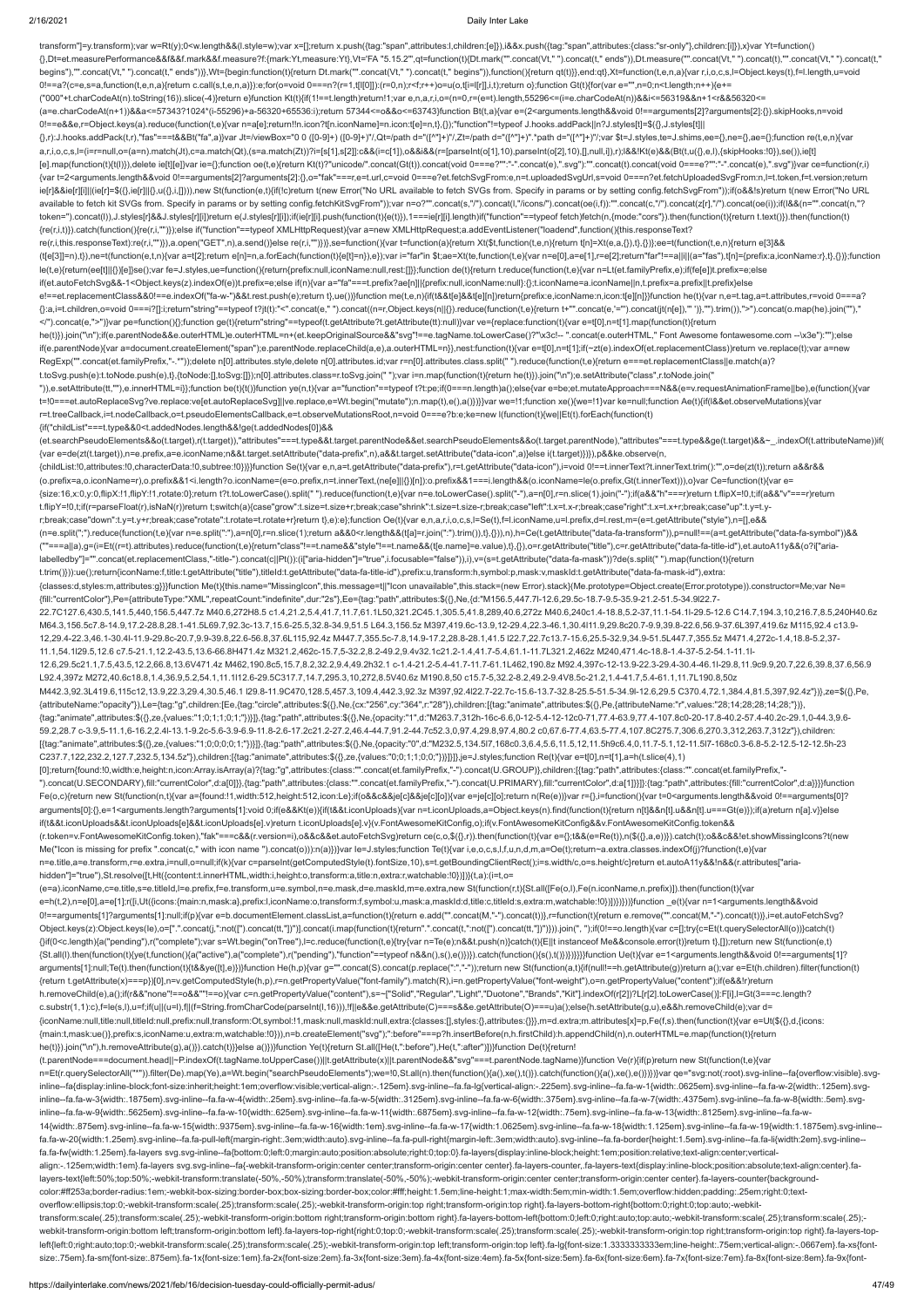#### 2/16/2021 Daily Inter Lake

size:9em}.fa-10x{font-size:10em}.fa-fw{text-align:center;width:1.25em}.fa-ul{list-style-type:none;margin-left:2.5em;padding-left:0}.fa-ul>li{position:relative}.fa-li{left:-2em;position:absolute;text-align:center;width:2em; height:inherit}.fa-border{border:solid .08em #eee;border-radius:.1em;padding:.2em .25em .15em}.fa-pull-left{float:left}.fa-pull-right{float:right}.fa.fa-pull-left,.fab.fa-pull-left,.fab.fa-pull-left,.far.fa-pull-left,.far. left{margin-right:.3em}.fa.fa-pull-right,.fab.fa-pull-right,.fal.fa-pull-right,.fal.fa-pull-right,.far.fa-pull-right,.far.fa-pull-right,.fas.fa-pull-right(nargin-left:.3em}.fa-spin{-webkit-animation:fa-spin 2s infinite lin webkit-animation:fa-spin 1s infinite steps(8);animation:fa-spin 1s infinite steps(8)}@-webkit-keyframes fa-spin{0%{-webkit-transform:rotate(0);transform:rotate(0)}100%{-webkit-

focusable:focus{clip:auto;height:auto;margin:0;overflow:visible;position:static;width:auto}.svg-inline--fa .fa-primary{fill:var(--fa-primary-color,currentColor);opacity:1;opacity:1-a-primary-opacity,1)}.svg-inline--fa .fasecondary{fill:var(--fa-secondary-color,currentColor);opacity:.4;opacity:var(--fa-secondary-opacity,.4)}.svg-inline--fa.fa-swap-opacity .fa-primary{opacity:.4;opacity:.4;opacity:or(--fa-secondary-opacity:a;opacity:4)}.svgopacity .fa-secondary{opacity:1;opacity:var(--fa-primary-opacity,1)}.svg-inline--fa mask .fa-primary,.svg-inline--fa mask .fa-secondary{fill:#000}.fad.fa-inverse{color:#fff}";function We(){var

transform:rotate(360deg);transform:rotate(360deg)}}@keyframes fa-spin{0%{-webkit-transform:rotate(0);transform:rotate(0)}100%{-webkit-transform:rotate(360deg);transform:rotate(360deg)}}.fa-rotate-90{-webkittransform:rotate(90deg);transform:rotate(90deg)}.fa-rotate-180{-webkit-transform:rotate(180deg);transform:rotate(180deg)}.fa-rotate-270{-webkit-transform:rotate(270deg);transform:rotate(270deg)}.fa-flip-horizontal{ webkit-transform:scale(-1,1);transform:scale(-1,1)}.fa-flip-vertical{-webkit-transform:scale(1,-1);transform:scale(1,-1)}.fa-flip-both,.fa-flip-both,sfa-flip-bothding-flip-boticals-flip-botical{-webkit-transform:scale(1,-1 .fa-flip-both,:root .fa-flip-horizontal,:root .fa-flip-vertical,:root .fa-rotate-180,:root .fa-rotate-270,:root .fa-rotate-90{-webkit-filter:none;filter:none}.fa-stack{display:inline-block;height:2em;position:relative;widt stack-1x,.fa-stack-2x{bottom:0;left:0;margin:auto;position:absolute;right:0;top:0}.svg-inline--fa.fa-stack-1x{height:1em;width:1.25em}.svg-inline--fa.fa-stack-2x{height:2em;width:2.5em}.fa-inverse{color:#fff}.sronly{border:0;clip:rect(0,0,0,0);height:1px;margin:-1px;overflow:hidden;padding:0;position:absolute;width:1px}.sr-only-focusable:active,.sr-only-

labelledby"]="".concat(et.replacementClass,"-title-").concat(m||Pt()):(v["aria-hidden"]="true",v.focusable="false")),Ut({icons:{main:Re(k),mask:c?Re(c.icon):{found:!1,width:null,height:null,icon: {}}},prefix:w,iconName:x,transform:\$({},Ot,a),symbol:i,title:u,maskId:l,titleId:m,extra:{attributes:v,styles:y,classes:p}})})}},function(t){var e=1<arguments.length&&void 0!==arguments[1]?arguments[1]:{},n=(t||{}).icon? t:Ke(t||{}),a=e.mask;return a&&(a=(a||{}).icon?a:Ke(a||{})),Be(n,\$({},e,{mask:a}))}),tn={noAuto:function(){et.autoReplaceSvg=!1,et.observeMutations=!1,ke&&ke.disconnect()},config:et,dom:Ze,library:Je,parse: {transform:function(t){return Ce(t)}},findIconDefinition:Ke,icon:\$e,text:function(t){var e=1<arguments.length&&void 0!==arguments[1]?arguments[1]:{},n=e.transform,a=void 0===n?Ot:n,r=e.title,i=void 0===r? null:r,o=e.classes,c=void 0===o?[]:o,s=e.attributes,l=void 0===s?{}:s,f=e.styles,u=void 0===f?{}:f;return Ge({type:"text",content:t},function(){return Xe(),Ht({content:t,transform:\$({},Ot,a),title:i,extra: {attributes:l,styles:u,classes:["".concat(et.familyPrefix,"-layers-text")].concat(d(c))}})})},counter:function(t){var e=1<arguments.length&&void 0!==arguments[1]?arguments[1]:{},n=e.title,a=void 0===n? null:n,r=e.classes,i=void 0===r?[]:r,o=e.attributes,c=void 0===o?{}:o,s=e.styles,l=void 0===s?{}:s;return Ge({type:"counter",content:t},function(){return Xe(),function(t){var

t=y,e=w,n=et.familyPrefix,a=et.replacementClass,r=qe;if(n!==t||a!==e){var i=new RegExp("\\.".concat(t,"\\-"),"g"),o=new RegExp("\\--".concat(t,"\\-"),"g"),c=new RegExp("\\.".concat(e),"g");r=r.replace(i,".".concat(n,"- ")).replace(o,"--".concat(n,"-")).replace(c,".".concat(a))}return r}function Xe(){et.autoAddCss&&!Qe&&(Mt(We()),Qe=!0)}function Ge(e,t){return Object.defineProperty(e,"abstract",{get:t}),Object.defineProperty(e,"html", {get:function(){return e.abstract.map(function(t){return he(t)})}}),Object.defineProperty(e,"node",{get:function(){if(p){var t=b.createElement("div");return t.innerHTML=e.html,t.children}}}),e}function Ke(t){var e=t.prefix,n=void 0===e?"fa":e,a=t.iconName;if(a)return me(Je.definitions,n,a)||me(J.styles,n,a)}var Be,Je=new(function(){function t(){!function(t,e){if(!(t instanceof e))throw new TypeError("Cannot call a class as a function")}(this,t),this.definitions={}}var e,n,a;return e=t,(n=[{key:"add",value:function(){for(var e=this,t=arguments.length,n=new Array(t),a=0;a<t;a++)n[a]=arguments[a];var r=n.reduce(this.\_pullDefinitions, {});Object.keys(r).forEach(function(t){e.definitions[t]=\$({},e.definitions[t]||{},r[t]),Bt(t,r[t]),se()})}},{key:"reset",value:function(){this.definitions={}}},{key:"\_pullDefinitions",value:function(i,t){var

e=t.content,n=t.title,a=t.extra,r=\$({},a.attributes,n?{title:n}:{},{class:a.classes.join("")}),i=Rt(a.styles);0<i.length&&(r.style=i);var o=[];return o.push({tag:"span",attributes:r,children:[e]}),n&&o.push({tag:"span",att {class:"sr-only"},children:[n]}),o}({content:t.toString(),title:a,extra:{attributes:c,styles:l,classes:["".concat(et.familyPrefix,"-layers-counter")].concat(d(i))}})})},layer:function(t){var e=(1<arguments.length&&void 0!==arguments[1]?arguments[1]:{}).classes,n=void 0===e?[]:e;return Ge({type:"layer"},function(){Xe();var e=[];return t(function(t){Array.isArray(t)?t.map(function(t){e=e.concat(t.abstract)}):e=e.concat(t.abstract)}), [{tag:"span",attributes:{class:["".concat(et.familyPrefix,"-layers")].concat(d(n)).join(" ")},children:e}]})},toHtml:he},en=function(){var t=(0<arguments.length&&void 0!==arguments[0]?arguments[0]: {}).autoReplaceSvgRoot,e=void 0===t?b:t;(0<Object.keys(J.styles).length||et.autoFetchSvg)&&p&&et.autoReplaceSvg&&tn.dom.i2svg({node:e})};!function(t){try{t()}catch(t){if(!E)throw t}}(function(){m&& (v.FontAwesome||(v.FontAwesome=tn),nt(function(){en(),Ae({treeCallback:\_e,nodeCallback:Ue,pseudoElementsCallback:Ve})})),J.hooks=\$({},J.hooks,{addPack:function(t,e){J.styles[t]=\$({},J.styles[t]|| {},e),se(),en()},addShims:function(t){var e;(e=J.shims).push.apply(e,d(t)),se(),en()}})})}();

o=t.prefix&&t.iconName&&t.icon?{0:t}:t;return Object.keys(o).map(function(t){var e=o[t],n=e.prefix,a=e.iconName,r=e.icon;i[n]||(i[n]={}),i[n][a]=r}),i}}])&&i(e.prototype,n),a&&i(e,a),t}()),Qe=!1,Ze={i2svg:function(){var t=0<arguments.length&&void 0!==arguments[0]?arguments[0]:{};if(p){Xe();var e=t.node,n=void 0===e?b:e,a=t.callback,r=void 0===a?function(){}:a;return et.searchPseudoElements&&Ve(n),\_e(n,r)}return St.reject("Operation requires a DOM of some kind.")},css:We,insertCss:function(){Qe||(Mt(We()),Qe=!0)},watch:function(){var t=0<arguments.length&&void 0!==arguments[0]?arguments[0]: {},e=t.autoReplaceSvgRoot,n=t.observeMutationsRoot;!1===et.autoReplaceSvg&&(et.autoReplaceSvg=!0),et.observeMutations=!0,nt(function()

{en({autoReplaceSvgRoot:e}),Ae({treeCallback:\_e,nodeCallback:Ue,pseudoElementsCallback:Ve,observeMutationsRoot:n})})}},\$e=(Be=function(t){var e=1<arguments.length&&void 0!==arguments[1]?arguments[1]: {},n=e.transform,a=void 0===n?Ot:n,r=e.symbol,i=void 0!==r&&r,o=e.mask,c=void 0===o?null:o,s=e.maskId,l=void 0===s?null:s,f=e.title,u=void 0===f?null:f,d=e.titleId,m=void 0===d?null:d,h=e.classes,p=void 0===h? []:h,g=e.attributes,v=void 0===g?{}:g,b=e.styles,y=void 0===b?{}:b;if(t){var w=t.prefix,x=t.iconName,k=t.icon;return Ge(\$({type:"icon"},t),function(){return Xe(),et.autoA11y&&(u?v["aria-

var l,a;l=this,a=function(){"use strict";var l={},a={};try{"undefined"!=typeof window&&(l=window),"undefined"!=typeof document&&(a=document)}catch(l){}var e=(l.navigator|{}}).userAgent,r=void 0===e?"":e,n=l,o=a,u= (n.document,!!o.documentElement&&!!o.head&&"function"==typeof o.addEventListener&&o.createElement,~r.indexOf("MSIE")||r.indexOf("Trident/"),"\_\_\_FONT\_AWESOME\_\_\_"),t=function() {try{return"production"===process.env.NODE\_ENV}catch(l){return!1}}();var f=n||{};f[u]||(f[u]={}),f[u].styles||(f[u].shyles={}),f[u].hooks||(f[u].hooks={}),f[u].shims||(f[u].shims=[]);var i=f[u],s=[["glass",null,"glass-mart ["meetup","fab",null],["star-o","far","star"],["remove",null,"times"],["close",null,"times"],["gear",null,"toog"],["trash-o","far","tarh-alt"],["file-o","far","falr","far","clock-o","far","clock"],["arrow-circle-o-down","f down"],["arrow-circle-o-up","far","arrow-alt-circle-up"],["play-circle-o","far","play-circle"],["repeat",null,"redo"],["rotate-right",null,"redo"],["refresh",null,"sync"],["list-alt","far","far","farl","dedent",null,"outde camera",null,"video"],["picture-o","far","image"],["photo","far","image"],["image","far","image"],["pencil",null,"pencil",null,"map-marker",null,"map-marker-alt"],["pencil-square-o","far","edit"],["share-square-o","far","s square"],["check-square-o","far","check-square"],["arrows",null,"arrows-alt"],["times-circle-o","far","times-circle"],["check-circle-o","far","check-circle-o","far","check-circle-o","far","check-circle-o","far","check-circ ["compress",null,"compress-alt"],["eye","far",null],["eye-slash","far",null],["warning",null,"exclamation-triangle"],["calendar",null,"calendar-alt"],["arrows-v",null,"arrows-alt-v"],["arrows-h",null,"arrows-alt-h"],["barchart","far","chart-bar"],["bar-chart-o","far","chart-bar"],["twitter-square","fab",null],["facebook-square","fab",null],["gears",null,"cogs"],["thumbs-o-up","far","thumbs-o-down","far","thumbs-down"],["heart-fourng,["hear o","far","heart"],["sign-out",null,"sign-out-alt"],["linkedin-square","fab","linkedin"],["thumb-tack",null,"thumbtack"],["external-link",null,"external-link-alt"],["sign-in",null,"sign-in-alt"],["github-square","fab",null] o","far","lemon"],["square-o","far","square"],["bookmark-o","far","bookmark"],["twitter","fab",null],["facebook","fab","facebook-f"],["facebook-f","fab","facebook-f"],["facebook-f"],["github","fab",null],["credit-card","fa ["hdd-o","far","hdd"],["hand-o-right","far","hand-point-right"],["hand-o-left","far","hand-point-left"],["hand-o-up","far","hand-point-up"],["hand-o-down","far","hand-point-down"],["arrows-alt",null,"expand-arrows-alt"], ["group",null,"users"],["chain",null,"link"],["scissors",null,"cut"],["files-o","far","copy"],["floppy-o","far","save"],["navicon",null,"bars"],["reorder",null,"bars"],["pinterest',"fab",null],["pinterest-square","fab",nul square","fab",null],["google-plus","fab","google-plus-g"],["money","far","money-bill-alt"],["unsorted",null,"sort-desc",null,"sort-down"],["sort-asc",null,"sort-up"],["inkedin","fab","linkedin-in"],["rotate-left",null,"und ["legal",null,"gavel"],["tachometer",null,"tachometer-alt"],["dashboard",null,"tachometer-alt"],["comment-o","far","comment"],["comments-o","far","comments"],["flash",null,"bolt"],["clipboard","far",null],"tar",null],"tach ["paste","far","clipboard"],["lightbulb-o","far","lightbulb"],["exchange",null,"exchange-alt"],["cloud-download",null,"cloud-download-alt"],["cloud-upload-alt"],["cloud-alt"],["bell-o","far","bell"],["cutlery",null,"utensi ["file-text-o","far","file-alt"],["building-o","far","building"],["hospital-o","far","hospital-],["tablet",null,"tablet-alt"],["mobile-nt"],["mobile-phone",null,"mobile-alt"],["mobile-alt"],["circle-o","far","circle"],["ma ["github-alt","fab",null],["folder-o","far","folder"],["folder-open-o","far","folder-open"],["smile-o","far","smile"],["fown-o","far","fown"],["meh-o","far","meh"],["keyboard-o","far","keyboard"],["flag-o","far","flag"],[" all",null,"reply-all"],["star-half-o","far","star-half"],["star-half-empty","far","star-half"],["star-half-full","far","star-halff"],["star-half-full","far","star-half-full","far","star-half"],["code-fork",null,"code-branc o","far","calendar"],["maxcdn","fab",null],["html5","fab",null],["css3","fab",null],["css3","fab",null],["cket",null],"thcket-alt"],["minus-square-o","far","minus-square"],["level-up",null,"level-up-alt"],["level-down",nul square",null,"pen-square"],["external-link-square",null,"external-link-square-alt"],["compass","far",null],["caret-square-o-down","far","caret-square-down"],["toggle-down","far","caret-square-down"],["caret-square-down"],[ up","far","caret-square-up"],["toggle-up","far","caret-square-up"],["caret-square-o-right","far","caret-square-right"],["toggle-right","far","caret-square-right"],["coret-square-ight"],["coret-square-right"],["cogle-right" sign"],["usd",null,"dollar-sign"],["dollar",null,"dollar-sign"],["inr",null,"rupee-sign"],["inpee-sign"],["inpee-sign"],["inpee-sign"],["ppy",null,"yen-sign"],["cny",null,"yen-sign"],["rmb",null,"yen-sign"],["ryen",null,"y ["ruble",null,"ruble-sign"],["rouble",null,"ruble-sign"],["krw",null,"won-sign"],["won",null,"won-sign"],["bitc","fab",null],["bitcoin","fab","bitc"],["ile-text",null,"file-alt"],["sort-alpha-asc",null,"sort-alpha-down"],[ desc",null,"sort-alpha-down-alt"],["sort-amount-asc",null,"sort-amount-down"],["sort-amount-desc",null,"sort-amount-down-alt"],["sort-numeric-asc",null,"sort-numeric-down"],["sort-numeric-desc",null,"sort-numeric-downalt"],["youtube-square","fab",null],["youtube","fab",null],["xing","fab",null],["xing-square","fab",null],["youtube-play","fab","youtube"],["dropbox","fab",null],["stack-overflow","fab",null],["instagram","fab",null], ["flickr","fab",null],["adn","fab",null],["bitbucket","fab",null],["bitbucket-square","fab","bitbucket-square","fab","bitbucket"],["tumblr","fab",null],["tumblr",square","fab",null],["loimblr",null,"long-arrow-queng","fab" arrow-alt-up"],["long-arrow-left",null,"long-arrow-alt-left"],["long-arrow-right",null,"long-arrow-alt-right"],["apple","fab",null],["windows","fab",null],["android","fab",null],["linux","fab",null],["dribbble","fab",null], ["skype","fab",null],["foursquare","fab",null],["trello","fab",null],["gratipay","fab",null],["gittip","fab","gratipay"],["sun-o","far","sun"],["moon-o","far","moon"],["weib",null],["weibo","fab",null],["renren","fab",null ["pagelines","fab",null],["stack-exchange","fab",null],["arrow-circle-o-right","far","arrow-alt-circle-right"],["arrow-circle-o-left","far","arrow-circle-o-left","far","arrow-circle-o-left","far","caret-square-left","carre square-left"],["dot-circle-o","far","dot-circle"],["vimeo-square","fab",null],["try",null,"lira-sign"],["turkish-lira",null,"lira-sign"],["plus-square-o","far","plus-square"],["slack","fab",null],["wordpress","fab",null],[ ["institution",null,"university"],["bank",null,"university"],["mortar-board",null,"graduation-cap"],["yahoo","fab",null],["google","fab",null],["reddit","fab",null],["reddit-square","fab",null],["stumbleupon-circle","fab", ["stumbleupon","fab",null],["delicious","fab",null],["digg","fab",null],["pied-piper-pp","fab",null],["pied-piper-alt","fab",null],["dorna","fab",null],["joomla","fab",null],["joomla","fab",null],["spoon",null,"utensil-spo ["behance-square","fab",null],["steam","fab",null],["steam-square","fab",null],["automobile",null,"car"],["envelope-o","far","envelope"],["spotify","fab",null],["deviantart","fab",null],["soundcloud","fab",null],["file-pdfo","far","file-pdf"],["file-word-o","far","file-word"],["file-excel-o","far","file-excel"],["file-excel=o","far","file-excel-o","far","file-powerpoint-o","far","file-powerpoint"],["file-image-o","far","file-image"],["file-["file-archive-o","far","file-archive"],["file-zip-o","far","file-archive"],["file-audio-o","far","file-audio"],["file-sumd-o","far","far-sund-o","far","file-sudio"],["file-sudio"],["file-video",["file-video"],["file-video code"],["vine","fab",null],["codepen","fab",null],["jsfiddle","fab",null],["life-ring","far",null],["life-bouy","far","life-bouy","far","life-bouy","far","life-boug","far","life-saver","far","life-sing"],["support","far"," notch",null,"circle-notch"],["rebel","fab",null],["ra","fab","rebel"],["resistance","fab","rebel"],["empire","fab",null],["ge","fab","empire"],["git-square","fab",null],["git","fab",null],["yit","fab",null],["yit-"fab",nul square","fab","hacker-news"],["yc-square","fab","hacker-news"],["tencent-weibo","fab",null],["qq","fab",null],["weixin","fab",null],["wechat","fab","weixin"],["send",null,"paper-plane"],["paper-plane-o","far","paper-plane" ["send-o","far","paper-plane"],["circle-thin","far","circle"],["header",null,"heading"],["sliders",null,"sliders-h"],["tutbol-o","far","futbol"],["soccer-ball-o","far","futbol"],["slideshare","fab",null],["twitch","fab",nu ["newspaper-o","far","newspaper"],["paypal","fab",null],["google-wallet","fab",null],["cc-visa","fab",null],["cc-mastercard","fab",null],["cc-discover","fab",null],["cc-amex","fab",null],["cc-paypal","fab",null],["ccstripe","fab",null],["bell-slash-o","far","bell-slash'],["trash",null,"trash-alt"],["copyright","far",null],"eyedropper",null,"eve-dropper"],["area-chart",null,"chart-area"],["pe-chart",null,"chart-pie"],["line-chart",null ["lastfm","fab",null],["lastfm-square","fab",null],["ioxhost","fab",null],["angellist","fab",null],["cc","far","closed-captioning"],["ils",null,"shekel-sign"],["shekel",null,"shekel-sign"],["sheqel",null,"shekel-sign"], ["meanpath","fab","font-awesome"],["buysellads","fab",null],["connectdevelop","fab",null],["dashcube","fab",null],["forumbee","fab",null],["leanpub","fab",null],["sellsy","fab",null],["shirtsinbulk","fab",null], ["simplybuilt","fab",null],["skyatlas","fab",null],["diamond","far","gem"],["intersex",null,"transgender"],["facebook-official","fab","facebook"],["pinterest-p","fab",null],["whatsapp","fab",null],["hotel",null,"bed"], ["viacoin","fab",null],["medium","fab",null],["y-combinator","fab",null],["yc","fab","y-combinator"],["optin-monster","fab",null],["opencart","fab",null],["expeditedssl","fab",null],["battery-4",null,"battery-full"], ["battery",null,"battery-full"],["battery-3",null,"battery-three-quarters"],["battery-2",null,"battery-half"],["battery-1",null,"battery-quarter"],["battery-quarter"],["battery-quarter"],["battery-0",null,"battery-empty"], ["sticky-note-o","far","sticky-note"],["cc-jcb","fab",null],["cc-diners-club","fab",null],["clone","far",null],["hourglass-o","far","hourglass"],["hourglass-1",null,"hourglass-start"],["hourglass-2",null,"hourglass-half"], 3",null,"hourglass-end"],["hand-rock-o","far","hand-rock"],["hand-grab-o","far","hand-rock"],["hand-paper-o","far","hand-paper"],["hand-stip-o","far","hand-scissors-o","far","hand-scissors"],["hand-lizardo","far","hand-lizard"],["hand-spock-o","far","hand-spock"],["hand-pointer-o","far","hand-pointer"],["hand-peace-o","far","hand-peace"],["registered","far",null],["creative-commons","fab",null],["gg","fab",null],["ggcircle","fab",null],["tripadvisor","fab",null],["odnoklassniki","fab",null],["odnoklassniki-square","fab",null],["get-pocket","fab",null],["wikipedia-w","fab",null],["safari","fab",null],["chrome","fab",null],["firefox","f ["opera","fab",null],["internet-explorer","fab",null],["television",null,"tv"],["contao","fab",null],["500px","fab",null],["amazon","fab",null],["calendar-plus-o","far","calendar-plus"],["calendar-minus-o","far","calendar-["calendar-times-o","far","calendar-times"],["calendar-check-o","far","calendar-check"],["map-o","far","map"],["commenting",null,"comment-dots"],["commenting-o","far","comment-dots"],["houzz","fab",null],